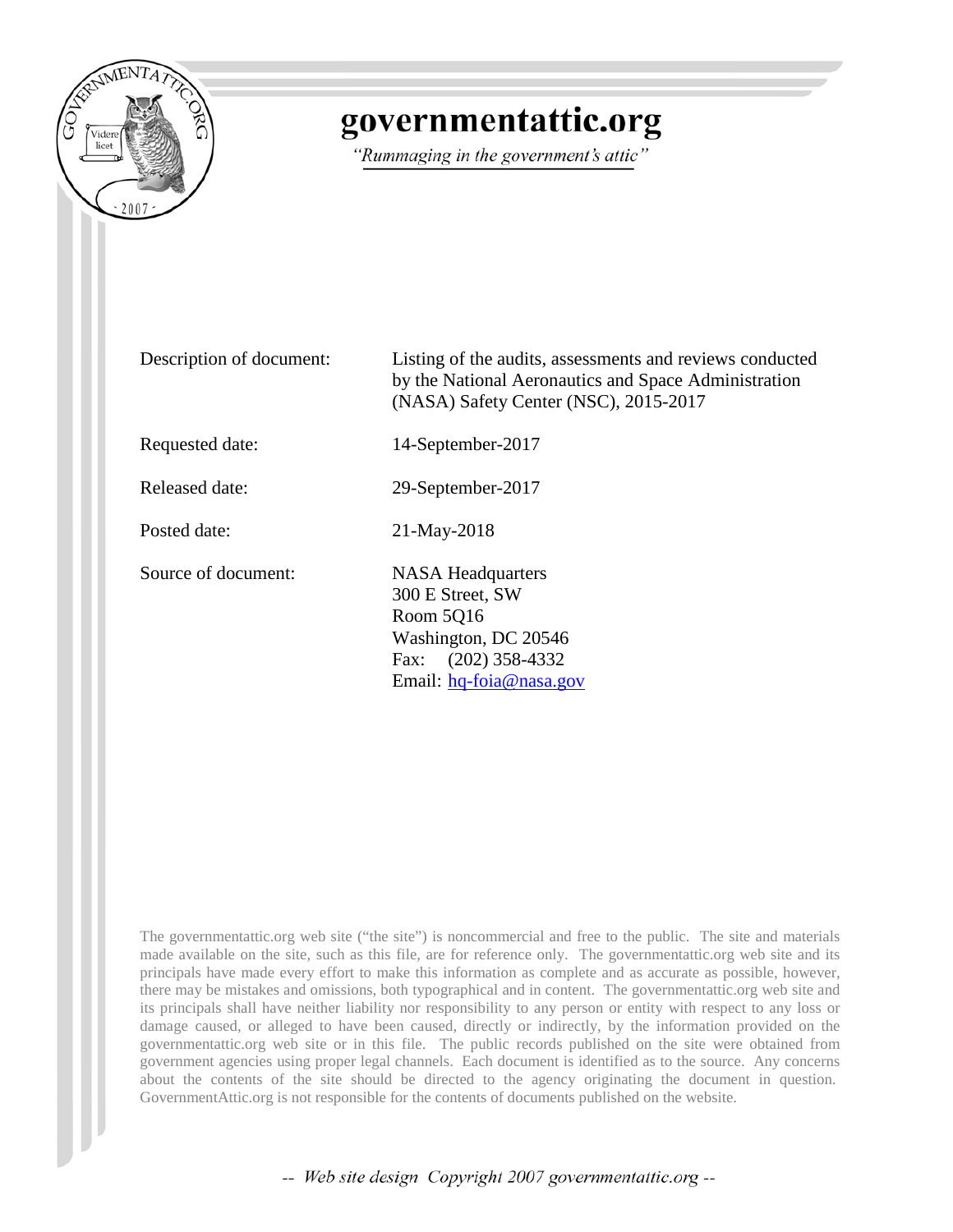National Aeronautics and Space Administration

**Headquarters**  Washington, DC 20546-0001



September 29, 2017

Office of Communications

FOIA: 17-GRC-F-01182

Thank you for your Freedom of Information Act (FOIA) request dated September 14, 2017, and received September 19, 2017, at the NASA Headquarters FOIA Office. Your request will be processed by the NASA Headquarters FOIA Office on behalf of the Glenn Research Center (GRC). Your request has been assigned FOIA Case Number 17-GRC-F-01182 and was for:

Listing of the audits, assessments, and reviews conducted by the NASA Safety Center during FY 2015, FY 2016 and FY 2017 to date.

In accordance with NASA's FOIA regulations (14 CFR §1206.307), a diligent search was conducted for the records you requested, and one document consisting of one page was located. This document is releasable in full.

Fees for processing this request are less than \$50.00 and are not being charged in accordance with 14 CFR § 1206.503(h).

For your information, the Office of Government Information Services (OGIS) offers mediation services to resolve disputes between FOIA requesters and Federal agencies. The contact information for OGIS is as follows: Office of Government Information Services, National Archives and Records Administration, Room 2510, 8601 Adelphi Road, College Park, Maryland 20740-6001 or  $oqsi\omega$ nara.gov.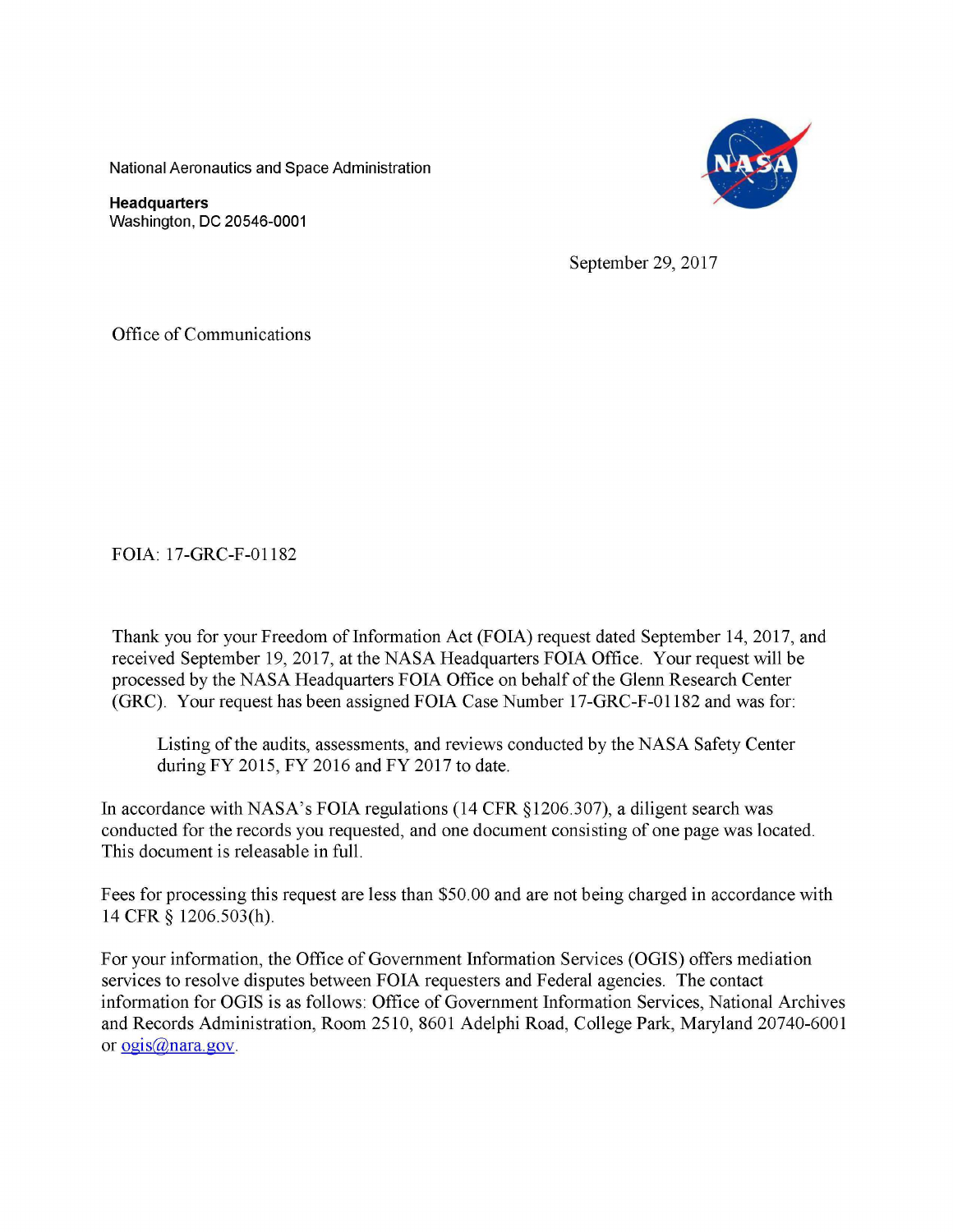If you have further questions, please feel free to contact me at  $hq$ -foia@nasa.gov or (202) 358-2339, or you may contact Miriam Brown-Lam, Principal Agency FOIA Officer and Chief Public Liaison at (202) 358-0718.

Sincerely,

Martha Terry NASA FOIA Officer Headquarters, Office of Communications